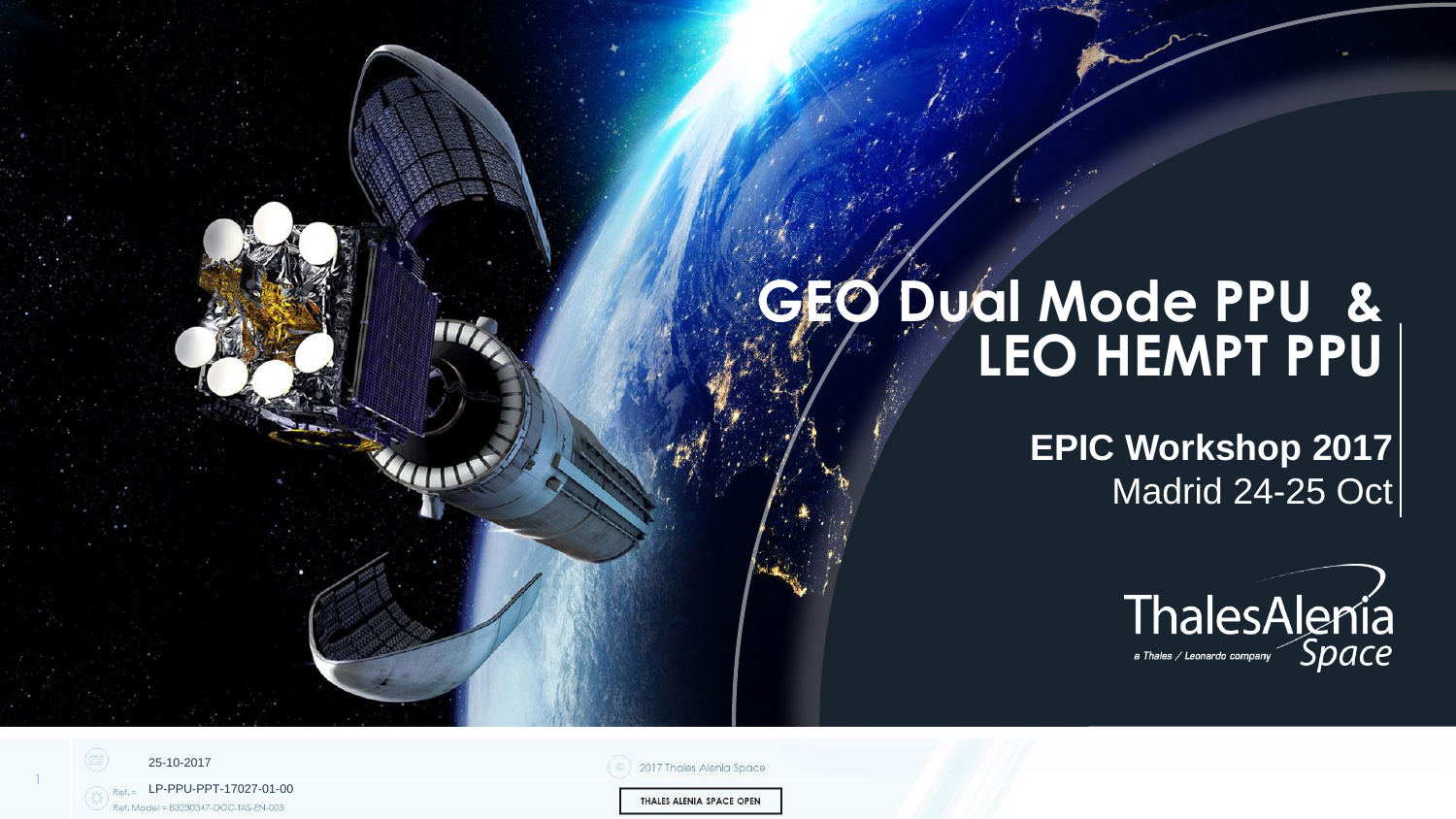## **Presentation Plan**

**Thales Alenia Space in Belgium**, previously named "ETCA" was created in 1963, **54 years' experience in power supplies for space applications** 

**Electric Propulsion activities since 1996** 

### **Outline**

### **Background:**

**PPU Mk1 & PPU Mk2 PPU Mk3** 

### **GEO Dual Mode PPU**

**SActivities S**Heritage **S** Definition

#### **LEO HEMPT PPU**

**SActivities S**Heritage **S** Definition









25-10-2017 LP-PPU-PPT-17027-01-00ef. Model = 83230347-DOC-TAS-EN-00.

2017 Thales Alenia Space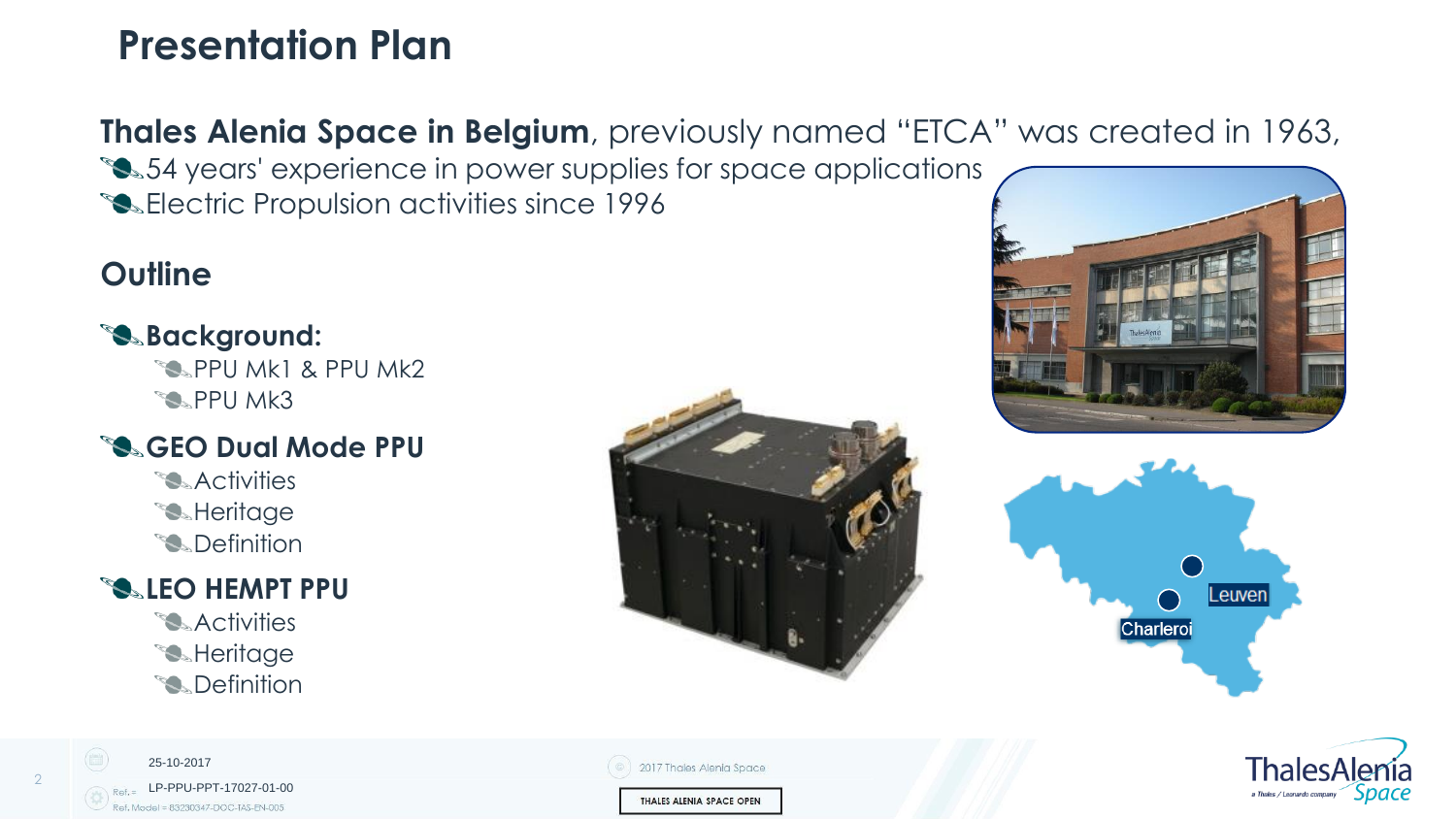## **PPU Mk1: Product Overview**

#### **Power Processing Unit Mk1**

| Mil-Std-1553<br>TC/TM plug-in module<br>OBDH-RS485 (RUBI)<br>ML16/DS16<br><b>Thrusters</b><br>SPT-100 | Mass<br>Dimensions<br>P anode<br>Input power bus<br>Efficiency at nominal conditions<br>Reliability for one PPU + TSU | 10.9 kg<br>390x190x186 mm3<br>1 500 W<br><b>50V</b> or 100V<br>91.6% (50V)<br>92.4% (100V)<br>2996 fits |
|-------------------------------------------------------------------------------------------------------|-----------------------------------------------------------------------------------------------------------------------|---------------------------------------------------------------------------------------------------------|
|                                                                                                       | Operating up to pressure of                                                                                           | 200 mPa                                                                                                 |

- **<sup>8</sup>. Flight Heritage** since September 2003
	- **Smart-1** reached the Moon, 4958 hrs operation
	- **12 telecom satellites** in flight with 2 PPU Mk1
	- **39 800 hrs** cumulated flight operation

#### **35 PPU Mk1 FM's delivered to**

**SADS, ESA, IAI, OHB, Safran, TAS-F** 









3

25-10-2017

2017 Thales Alenia Space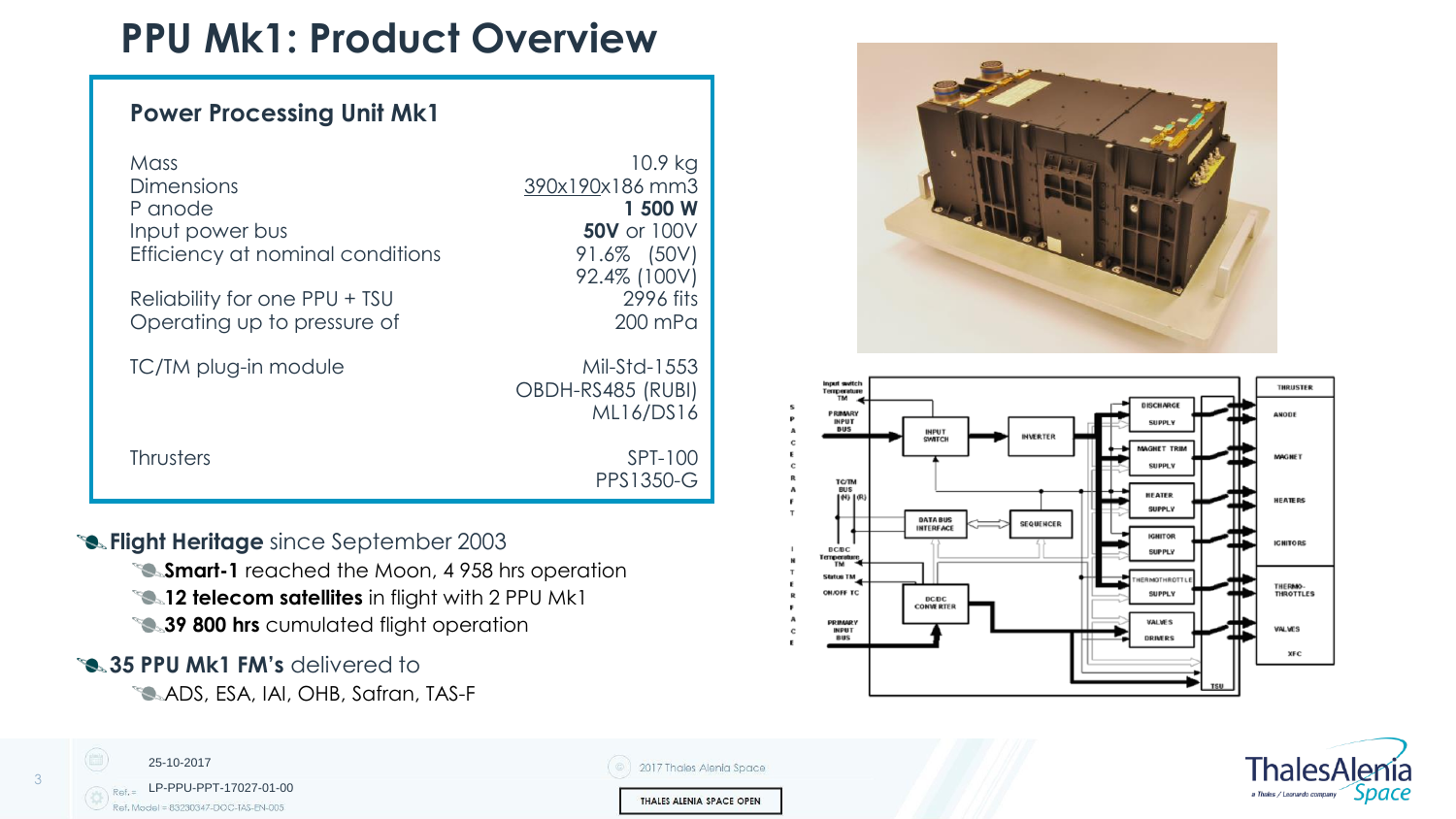## **PPU Mk2: Product Overview**

#### **Power Processing Unit Mk2**

| Mass<br>Dimensions<br>P anode<br>Input power bus<br>Efficiency at nominal conditions<br>Reliability for one PPU + TSU<br>Operating up to pressure of | 11.8 kg<br>390x190x190 mm3<br>2 500 W<br><b>100V</b><br>95%<br>1700 fits<br>$1$ Pa |
|------------------------------------------------------------------------------------------------------------------------------------------------------|------------------------------------------------------------------------------------|
| TC/TM plug-in module                                                                                                                                 | Mil-Std-1553                                                                       |
| <b>Thrusters</b>                                                                                                                                     | SPT-100<br><b>PPS1350-G</b><br>PPS1350-E                                           |

#### **Qualified** since July 2014

25-10-2017

LP-PPU-PPT-17027-01-00

Ref. Model = 83230347-DOC-TAS-EN-005

- **SALLACK PPU MK2 EQM successfully coupled with** SPT-100; PPS1350 at 1.5 kW and 2.5 kW
- **10 PPU Mk2 FM's** ordered by 2 Customers

2017 Thales Alenia Space

THALES ALENIA SPACE OPEN





4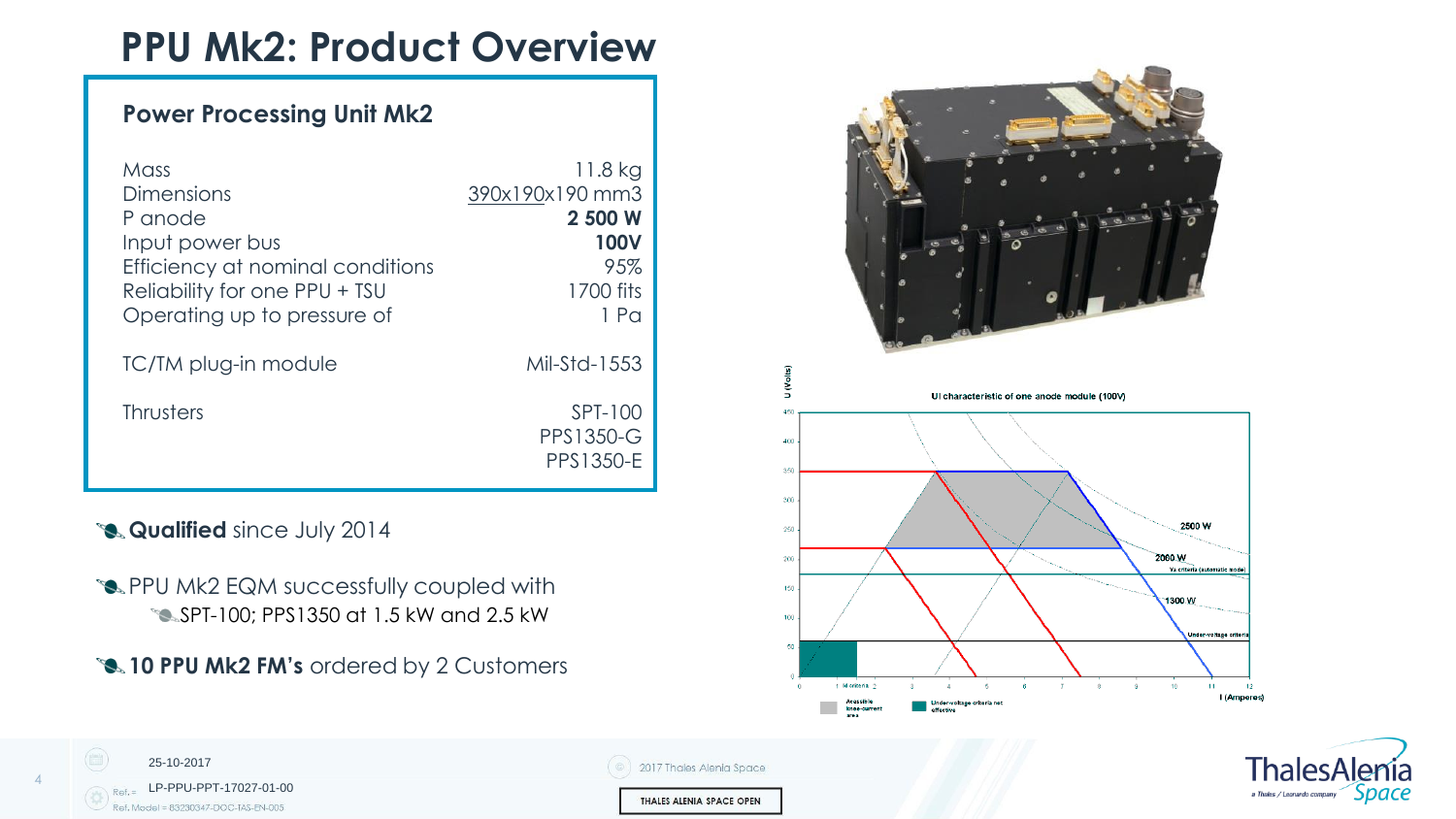## **PPU Mk3 Description: Product Overview**

| <b>Power Processing Unit Mk3</b>                                                                                                                     |                                                                                    |
|------------------------------------------------------------------------------------------------------------------------------------------------------|------------------------------------------------------------------------------------|
| Mass<br>Dimensions<br>P anode<br>Input power bus<br>Efficiency at nominal conditions<br>Reliability for one PPU + TSU<br>Operating up to pressure of | 18.6 kg<br>390x315x263 mm3<br>4 740 W<br><b>100V</b><br>95%<br>2300 fits<br>$1$ Pa |
| <b>TC/TM</b>                                                                                                                                         | Mil-Std-1553                                                                       |
| Thrusters single cathode                                                                                                                             | SPT140-D<br>PPS-5000<br>Variant for XR-5 PFCV                                      |

- **Qualified** since March 2016
- **PPU Mk3 DM/EQM successfully coupled with SPT140-D, PPS-5000, XR-5**
- **25 PPU Mk3 FM's** have been **ordered** by three European Primes
- **9 PPU Mk3 FM's are already delivered**

**3 PPU Mk3 FM's** are in-flight since June 2017, on the first European satellite performing Electrical Orbit Raising



5

| 2017 Thales Alenia Space |
|--------------------------|
| THALES ALENIA SPACE OPEN |



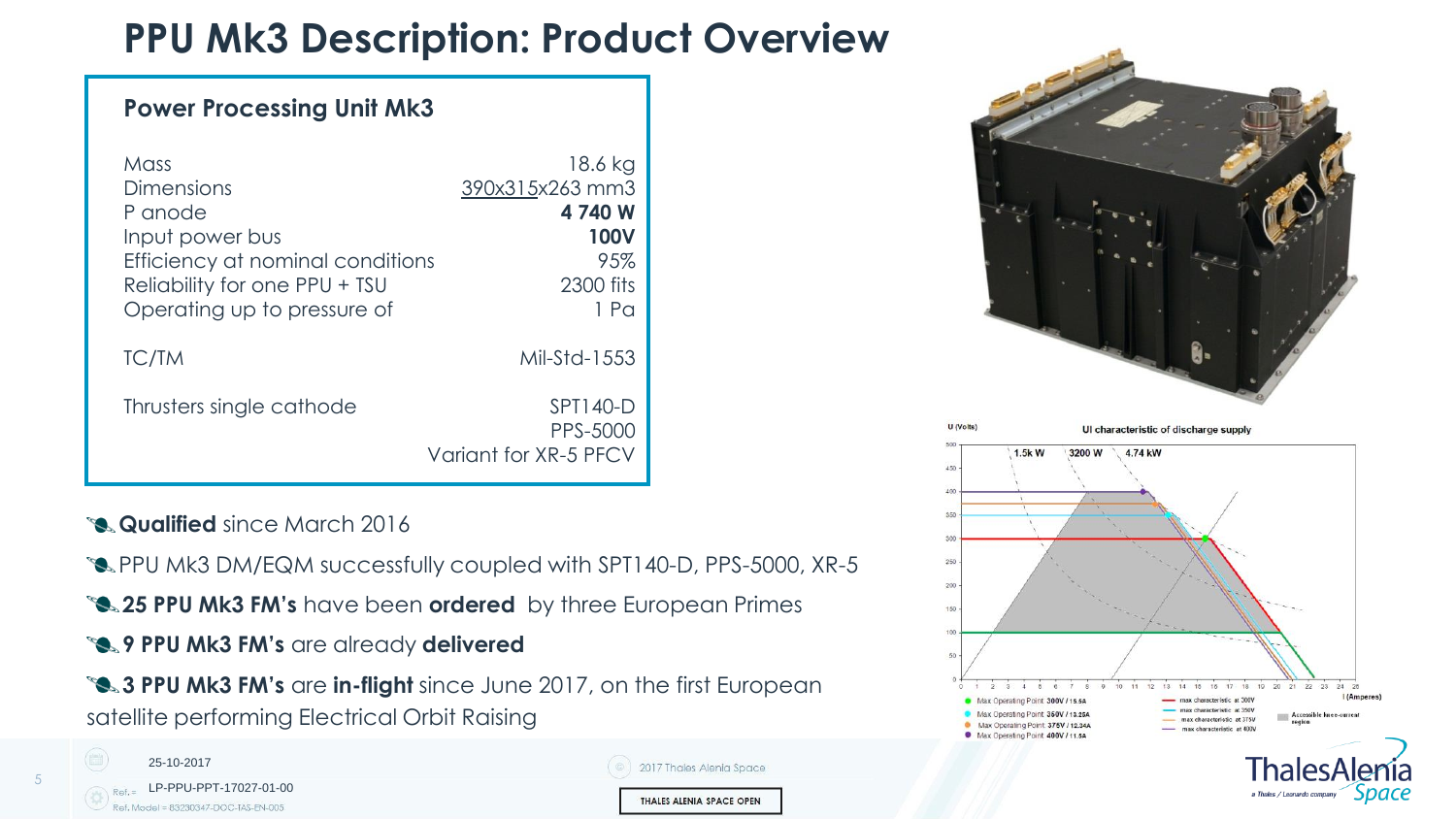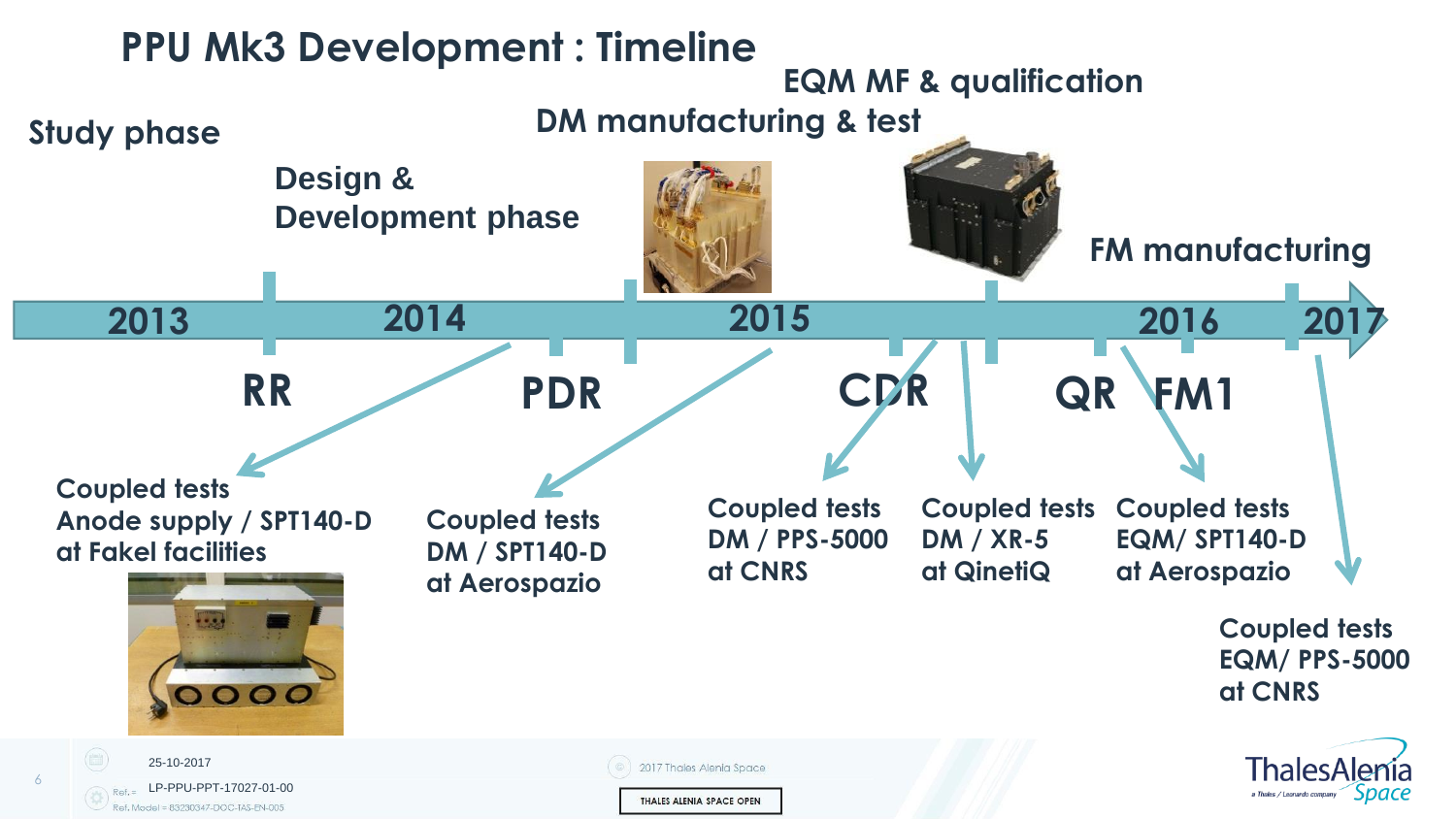## **GEO Dual Mode PPU (1/2)**

### **In the frame of the H2020 CHEOPS project (GA 730135), TAS-B leads the task 3.3: Dual Mode PPU**

Task 3.3 is part of the WP3 - **HET Dual Mode System for GEO/NAV**

Sub-task 3.3.1: PPU specification

PPU Co-engineering with thruster manufacturer. PPU Architecture study & specification

#### Sub-task 3.3.2: Dual Mode PPU design

- **PPU Pre-Project design, definition,**
- Anode supply, HIMT supplies, Reconfiguration switching design & justification for PDR
- **S**Preliminary Design Review

#### Sub-task 3.3.3: Dual Mode Breadboard MAIT and coupling test with thruster

- **Breadboard manufacturing & test**
- **Breadboard test bench implementation**
- PPU Coupled test (with thruster and FMS) preparation, on-site participation, test report

## **TAS-B is involved in the following WP's:**

WP1 - Coordination, dissemination & exploitation

WP2 - Strategies for value creation and cost reduction

| 25-10-2017                                                            | 2017 Thales Alenia Space |
|-----------------------------------------------------------------------|--------------------------|
| Ref. = LP-PPU-PPT-17027-01-00<br>Ref. Model = 83230347-DOC-TAS-EN-005 | THALES ALENIA SPACE OPEN |

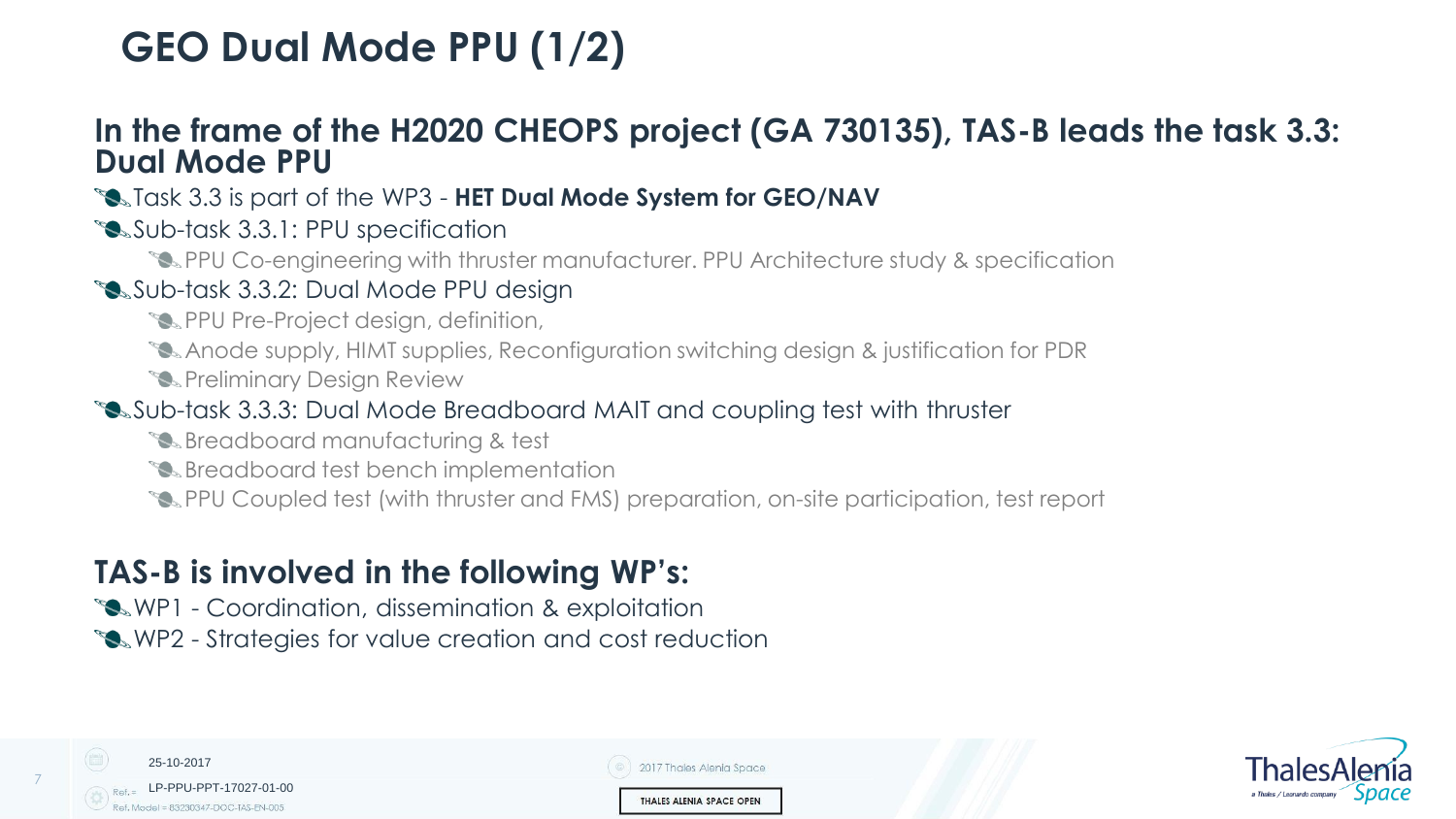## **GEO Dual Mode PPU (2/2)**

### **Heritage PPU Mk3 & CHVPS**

#### Single 5kW anode supply

- **Sand Configurable to deliver 500V or 1kV or 2kV**
- **100V Regulated bus**
- **Solnnovative electrical topology**
- **S**Digital Control
- **Demonstrator tested in 2016**

### **GEO Dual Mode PPU Definition**

#### **Anode Module**

- Output voltage range: 250V-800V
- Output power range : 3 kW 7 kW
- **Sand Configurable in parallel or in series with reconfiguration switches**

#### **S.** Cathode Module

- **Meater supply**
- **Solignitor supply**
- **SAFCU** supplies with regulation loop for the discharge current

#### **S** Key technologies

- **Sallse of GaN transistors**
- **SCompetitive High Power / High Voltage planar transformer**
- **Soluse of TAS-B Digital Processor Controller (μcontroller dedicated to space applications)**



#### **Digital Controller Architecture**





25-10-2017 LP-PPU-PPT-17027-01-00Ref. Model = 83230347-DOC-TAS-EN-005

8

| 2017 Thales Alenia Space |
|--------------------------|
| THALES ALENIA SPACE OPEN |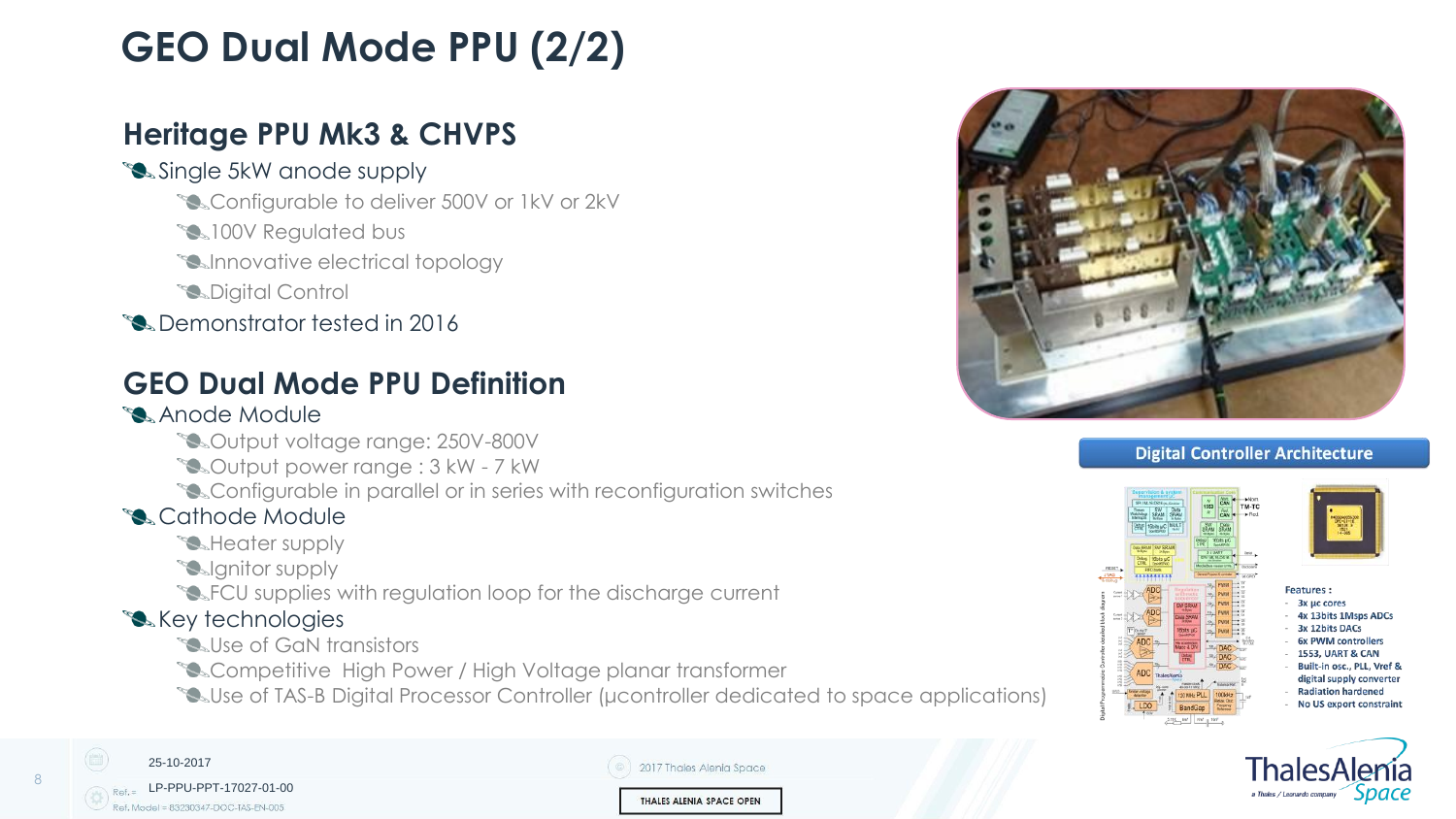## **LEO HEMPT PPU (1/2)**

### **In the frame of the H2020 HEMPT-NG project (GA 730020), TAS-B leads the WP5: LEO-PPU**

#### **S**Task 5.1 WP Management

**S**Task 5.2 LEO-PPU Definition

To define the low-cost LEO-PPU based on a thruster/PPU interface optimized with the thruster manufacturer  $\rightarrow$  SRR held 22 June 2017

#### **Salask 5.3 LEO-PPU Design**

To design LEO-PPU, including the interface to non-regulated power bus, the power supplies for the thruster, the regulation loop and the PPU sequencing.

**S**Preliminary Design Review

**Solution 5.4 LEO-PPU Breadboard Manufacturing and Test** 

**Solution 5.5 LEO-PPU Breadboard coupling test with thruster** 

### **TAS-B is involved in the following WP's:**

- **WP1** Management and Dissemination
- WP2 Spacecraft System Studies, Business Cases & Exploitation

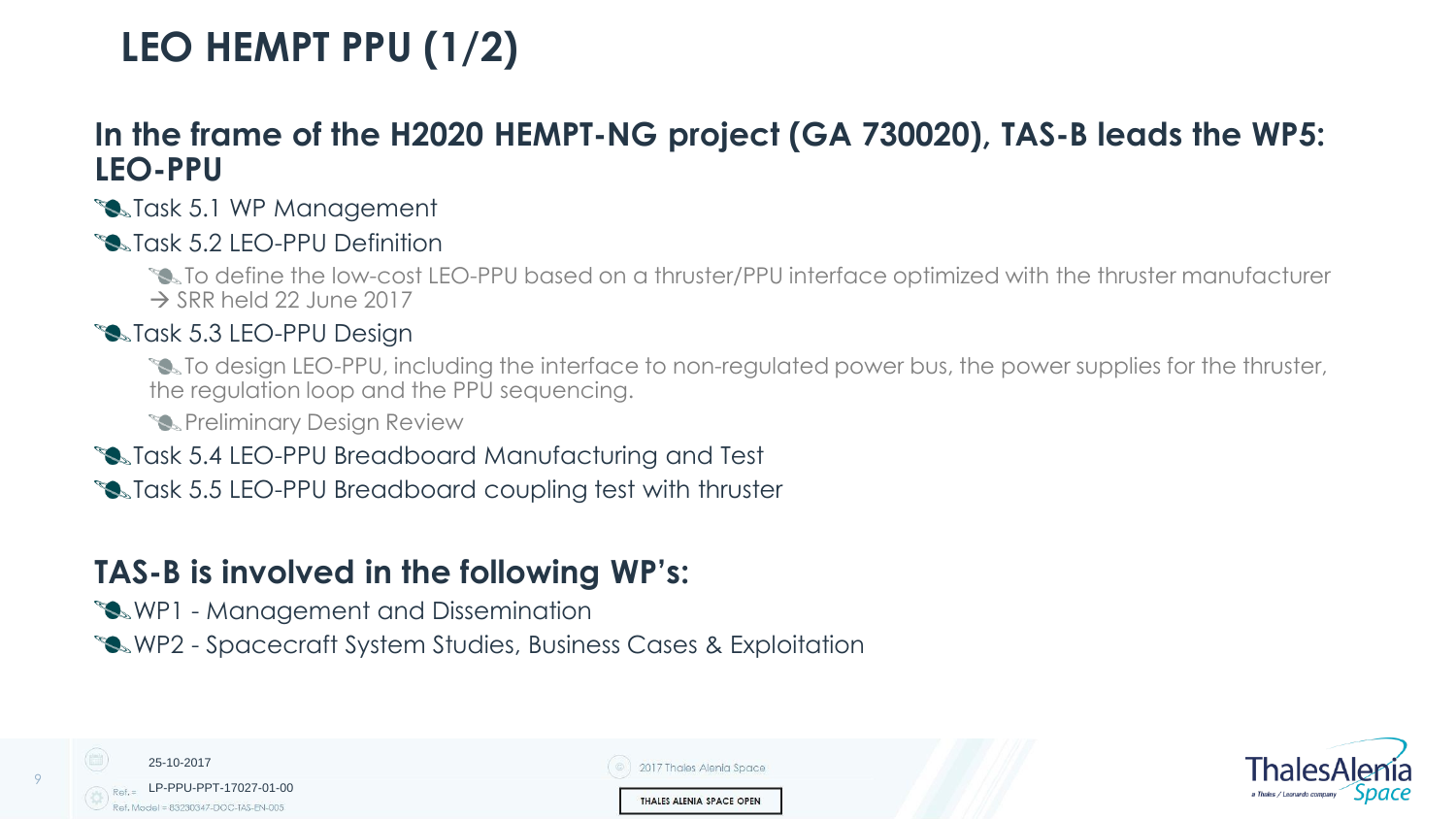## **LEO HEMPT PPU (2/2)**

### **Heritage**

**8.2 PHVC modules of 2.5kW connected in series, commandable up to 2kV / 4.7kW** 

**100V Regulated bus** 

#### **Demonstrator successfully coupled with**

- **RIT-22: 900V-2kV in Giessen**
- $\sum$ RIT-22: 500 hrs life-test
- **EMPT-3050: 500V-1kV in Ulm**

### **LEO HEMPT PPU Definition**

#### **S**Anode Module

- Output voltage range: 400V-800V
- **Maximum output power: 700W**
- **the supplies configurable in parallel or in series with reconfiguration switches**

#### **S** Neutralizer Module

- **Meater supply**
- **S** Keeper supply
- **EPG-limiter (clamping of the floating ground of the thruster)**
- **SAFCU valve driver (isolation, thruster, neutralizer) with regulation loop for the discharge current**

#### **S** Key technologies

- **Sallse of GaN transistors**
- **Competitive planar transformer**
- **SAUse of TAS-B Digital Processor Controller (μcontroller dedicated to space applications)**



#### **Digital Controller Architecture**







| 2017 Thales Alenia Space |
|--------------------------|
| THALES ALENIA SPACE OPEN |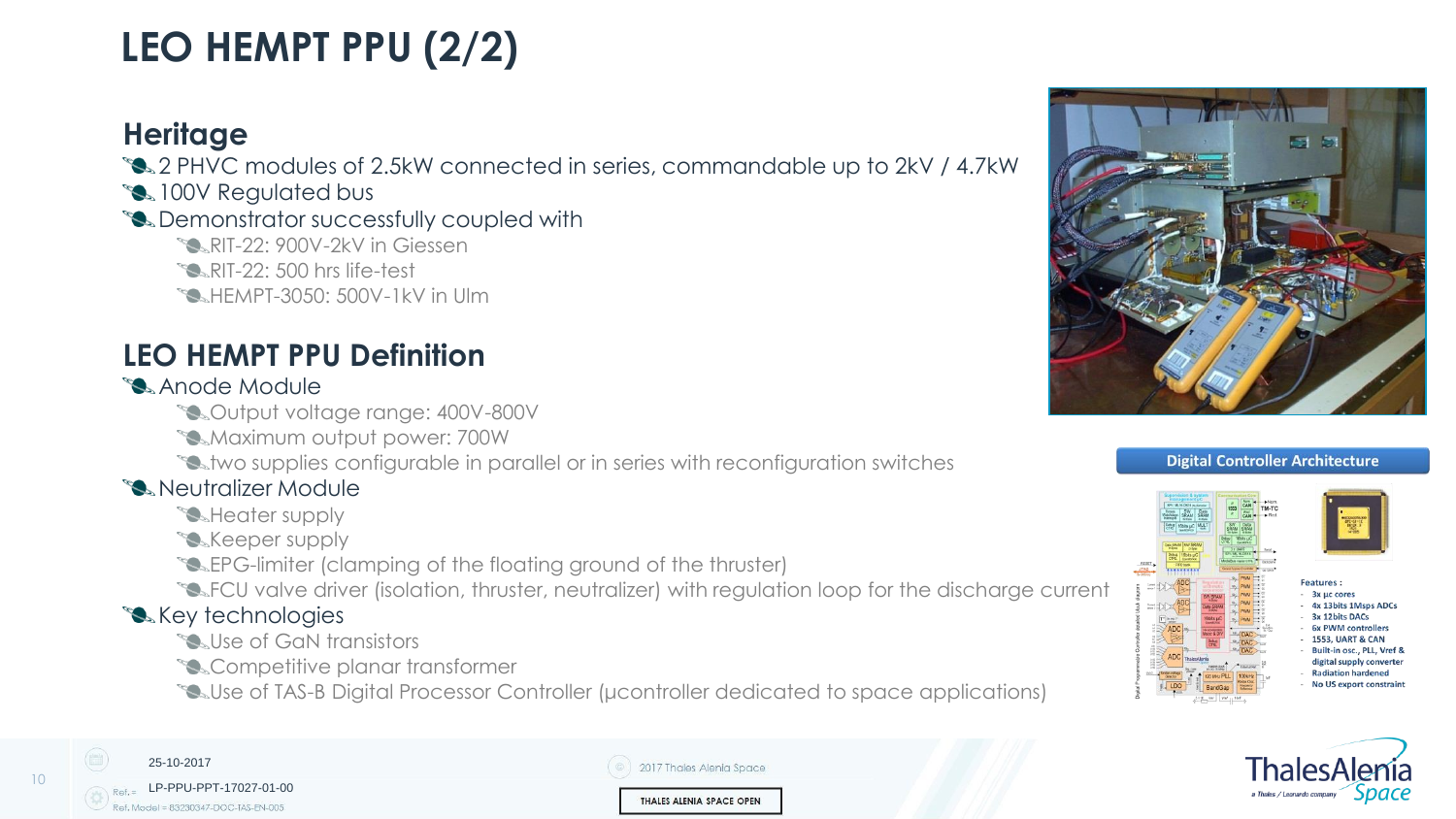## **Conclusion**

**Based on strong heritage from PPU Mk1 and from PPU Mk2, TAS-B has designed,** developed and qualified the competitive **PPU Mk3** product dedicated to **5kW HET** and 100V satellite platforms.

Short time to market: KO in 2013, **QR** in **March 2016**

Coupling tests with **PPS-5000**, **SPT140-D** and **XR-5** thrusters.

**25** PPU Mk3 FM's **ordered**,

**9** PPU Mk3 FM's **delivered**,

**3** PPU Mk3 FM's **in-flight**

**Thanks to the H2020 EPIC, TAS-B is designing and developing two PPU competitive** products:

**IF the frame of CHEOPS, Dual Mode HET PPU** for GEO/NAV applications,

**IN the frame of HEMPT-NG, HEMPT PPU** for LEO applications

*These projects have received funding from the European Union's Horizon 2020 research and innovation programme under grant agreement No 730135 & 730020.*







25-10-2017 LP-PPU-PPT-17027-01-00lodel = 83230347-DOC-TAS-EN-003

11

| 2017 Thales Alenia Space |  |
|--------------------------|--|
|                          |  |